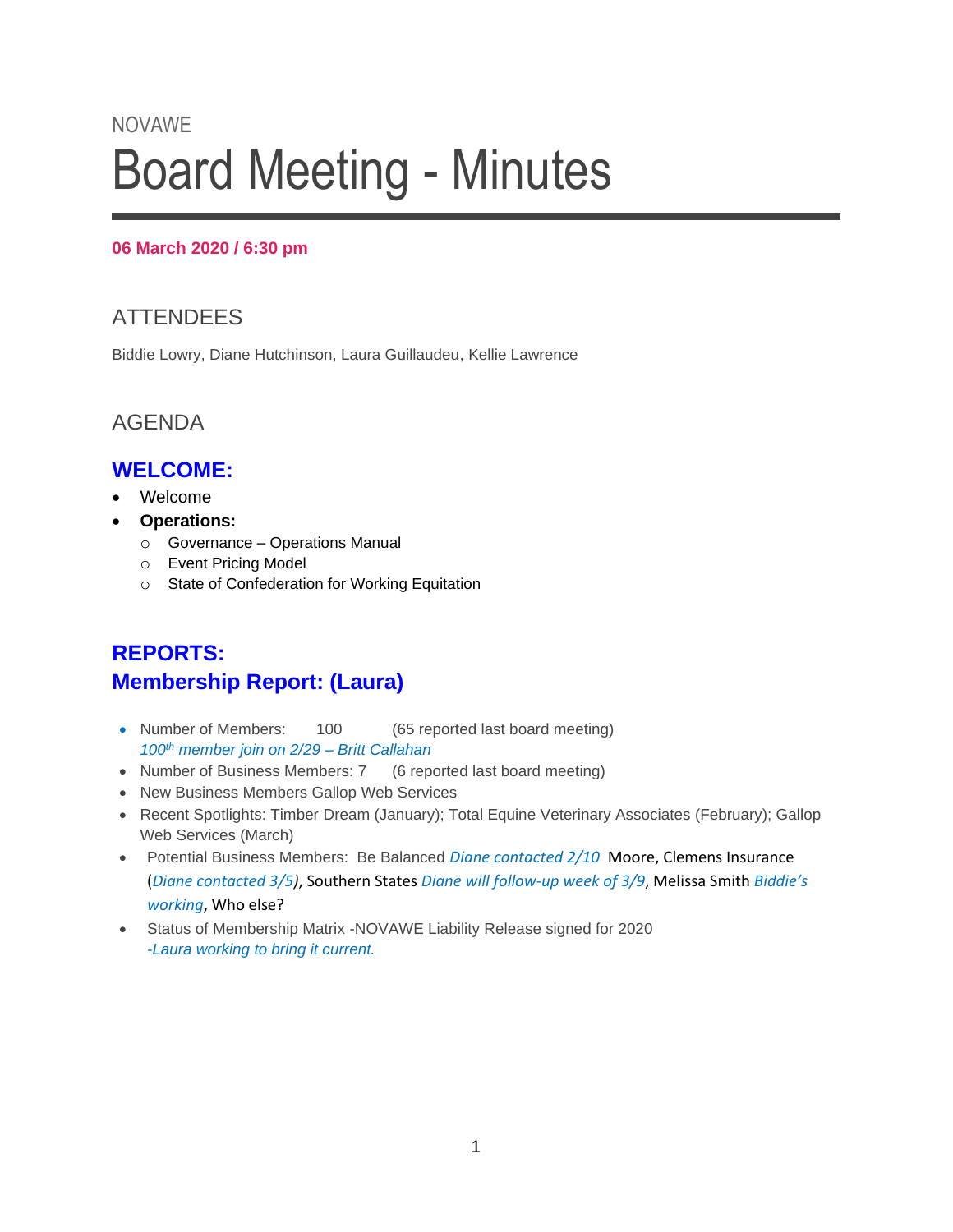# **Treasurer's Report (Kellie)**

- Current Bank Balance:\$11,117
- Financial Report:

| Bank Balance 3/5/2020                  |     |            | \$                | 11,117 |  |  |  |
|----------------------------------------|-----|------------|-------------------|--------|--|--|--|
| <b>Outstanding:</b>                    |     |            |                   |        |  |  |  |
| Payments Due                           |     |            |                   |        |  |  |  |
| <b>APRIL T. Warren Clinic Expenses</b> | \$. | 2,250.00   |                   |        |  |  |  |
| 2nd half liability insurance           | \$  | 528.00     | Due 4/6/2020      |        |  |  |  |
| NOVAWE wall advertisement              | \$  |            | 150.00 Due 6/2020 |        |  |  |  |
| <b>Reimb board members</b>             | \$  | 1,500.00   | Due 6/2020        |        |  |  |  |
| <b>MISC</b>                            | Ł   | 100.00     |                   |        |  |  |  |
| Subtotal                               | ±   | 4,528.00   | \$6,589.34        |        |  |  |  |
| <b>INCOME</b>                          |     |            |                   |        |  |  |  |
| T Warren clinic                        |     | \$2,500.00 |                   |        |  |  |  |
| Apr EOH show                           |     | \$800.00   |                   |        |  |  |  |
| <b>Subtotal</b>                        |     | \$3,300.00 |                   |        |  |  |  |

- P&L and Income Statement (Income understated as PayPal transactions are not entered yet.) Kellie will endeavor to get all the PayPal transactions recorded this month and finish reconciling. Diane will review all the "ask my accountant" transactions.
- Updated Bank Password ends in "3" (Used to be a "2")
- 1099s for 2019 sent (Allison Reed) complete
- Chart of Accounts Project Numbers (for events) Kellie will send Chart of Accounts to Diane, Biddie and Laura.
- A/P upcoming expenses Tracking Manually
- How to "code" receipts for Treasurer:
	- $\circ$  Who bought, How Paid (i.e. PayPal or check # or debit); date; amount; account and/or Project Reviewed with members – provide chart of accounts will be helpful
	- $\circ$  If paying via PayPal still need to have documentation Board Members always provide "back-up" to Kellie for each expenditure (and income items – use notes in PayPal)
- PayPal is set up to post to bank? Didn't answer this if NOVAWE pays something with PayPal does it automatically come out of the bank account – it should. Need to test this and if not, set it up. Diane will test by doing the next refund PayPal.
	- What does NOVAWE owe Laura She is going to let us know if \$78.38 is the correct number.
	- Laura \$ will be \$33.38 + Coffee Craft \$45.00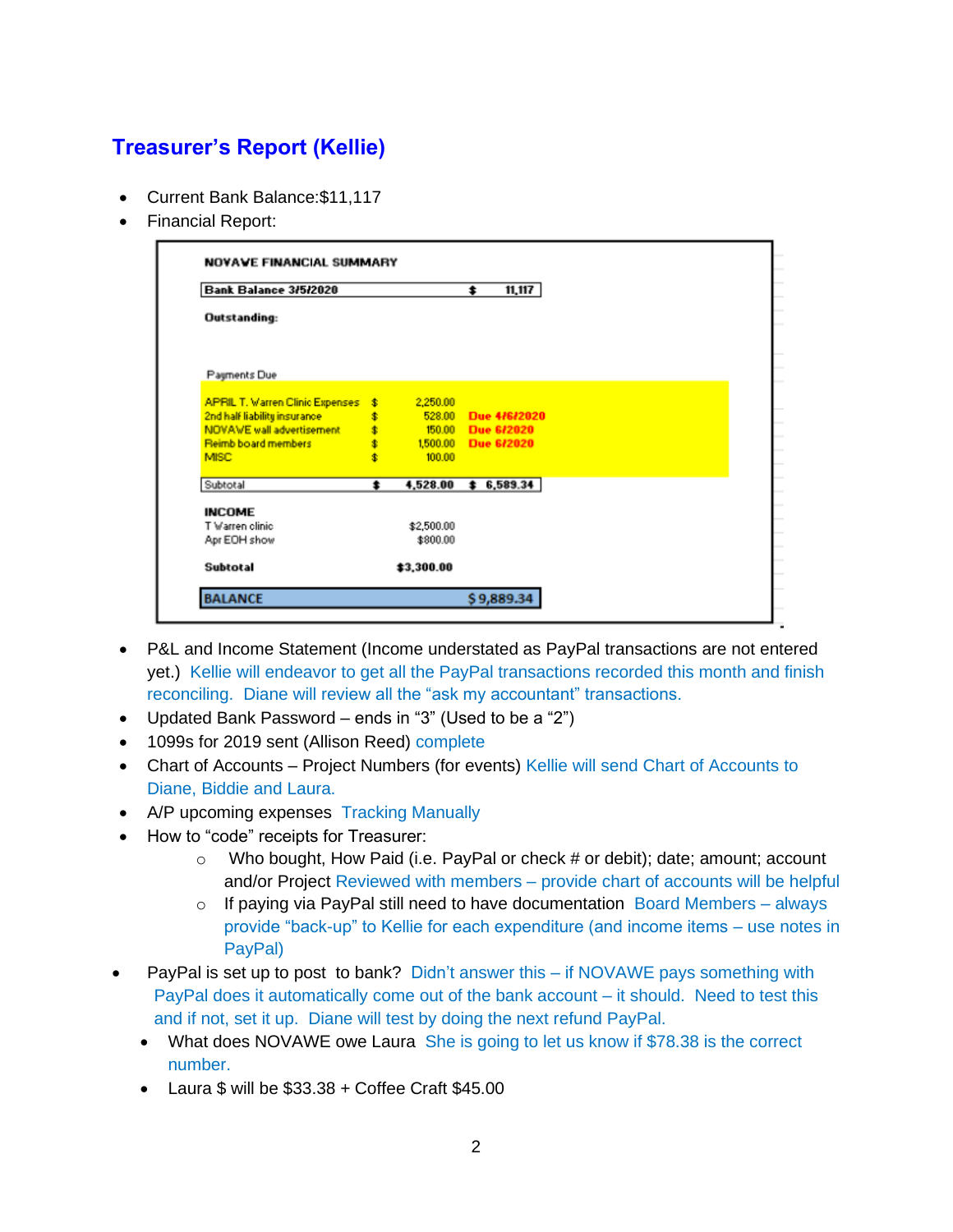- Board owed \$500 each (goal was to pay off by summer)-Possibly pay Board back after expenditures of June Rated Show.
- Please keep Kellie copied into communications that will allow her to know what is "hitting" PayPal etc. (i.e. event stuff and membership stuff and purchases and expenses)
- IRS Status for filing forms for 2019? Kellie has never done the "postcard" but will "figure it *out," Due in May 1st.*
- What else Kellie?" **-**nothing at this time.

# **Secretary's Report (Diane)**

- Minutes from Last Board Meeting 12/07/19 approved and posted on Website
- Send monthly reports to Region 6 Board Member Adair Soho
- Certificates of Insurance (Per Mike Morris' form letter attached)

NOVAWE must be listed as "Certificate Holder" in Bottom left of form.

- COIs Requested in February from:
	- o Allison Reed (Requested)
	- o Tarrin Warren (Requested)
	- o Kimberly da Silva (Requested)
	- o Kat Waters (need to request revised)
	- o Stephanie Jennings (need to request)
- Judges Contracts Requested in February from:
	- $\circ$  Tarrin Warren (June Rated Show FPFP) (Requested / signed Tarrin's)
	- o Kimberly da Silva (April EOH Almeda Show) (Requested)
- COI NOVAWE **provides** for Venues:
	- o Bella Vita (done)
	- o Almeda (done)
	- o Frying Pan Park (Outstanding)
	- o Laurel Hill (Outstanding)
- Open Board Position : Secretary (Name deleted)

## **Marketing Committee Report (Diane)**

#### **Committee Members: Kathi Watts, Joanne Masterson, Nancy Jean W. Kristin Mango, Hila Wever (Photos)**

- Tri-State Tack Sale (2/8) –Great success \$45 in cash donation. Collected 38 new prospects via drawing for Filled tote. Winner Hannah Rodgers Entered in spreadsheet (Michelle Macdonald) and imported into Mail Chimp (Laura G.)
- March 1, 2019 Diane and Biddie spoke at Clifton Horse Society Annual Meeting (gave a playday coupon – should let Playday Hosts know (3 total to-date)
- LCEA Expo March  $17<sup>th</sup>$  (5:00 -8:00) need to set up  $@3:00$ -5:00
	- 6 foot table provided
	- Diane bring two TV trays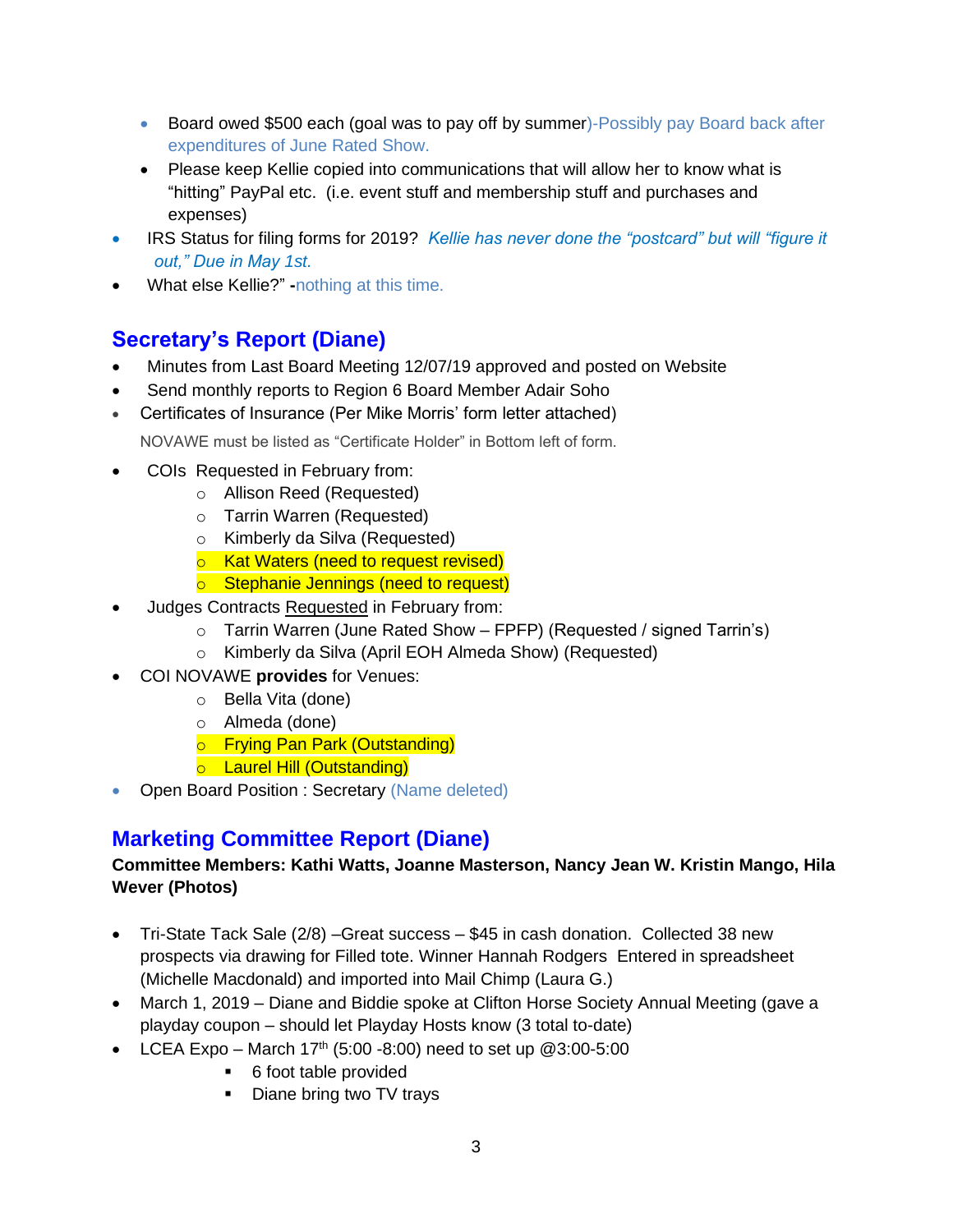- Need to improve computer (split photos and videos) Hila?
- Do we need more Brochures?
- Name the Bear (donations) *Diane will make a sign and entry slips of papers*
- Display, tote, ribbons, Treats *Laura has more treat bags already and will make more flyers.*
- Garrocha Pole (raffle for address) *Diane will print raffle slips*
- March Rounding Post # 2 (need to engage Joanne)
	- o Please add Year End Awards Program and List of NOVAWE & Partner Shows *Diane to follow up next week with Joanne – target getting next news letter our before April.*
- Outgrowing Mail Chimp *No, we have 2,500 capacity.*
- Website is slow, need to get photo gallery on Smug Mug *3/7 Kathi and I connected and will see about taking down the photo gallery – putting in smug mug.*

## **Sponsor / Fundraising (Diane)**

- 2020 Auction: (2/10 -2/12) netted \$2555  $\bigodot$  thank your Stephanie Jennings and Professional Horse Services (Sent \$100 gift card to Blue Ridge Grill)
	- o Should review purchasers and add to Prospects
	- o 2021 maybe obstacle trail ride/event or JPR
- Review the Sponsor Package (housed in NOVAWE Planned Events> Rated Show)
- June rated show Sponsors:
	- o \$250 anonymous sponsor
	- o Potentials: Another Turn Tack, Southern States, Ketterman Jewelry; Deweys' Insurance; Pro Horse Services; Morven Park; Others?

## **EVENTS (Biddie)**

**Committee Members: Kim Ellis, Jess Williamson, Michelle MacDonald, Stephanie Jennings, Jacqui Crews, Lynsey Moritz, Melissa Smith**

- Partner Shows- Beaux Reves, Oak Spring Equestrian, & AOPF
- Awards Coordinator Biddie Lowry to keep up with scores from shows
- NOVAWE High Score Ribbons for EOH and Dressage
	- o Delivered 6 to Oak Spring Equestrian
	- o Will deliver to Beaux Reves
	- o Will mail to AOPF
- Website Calendar (Housed in Publicity folder and & website)
- Event Matrix (Housed in Publicity folder)
- Upcoming Events:
	- $\circ$  Tarrin Warren Clinic full with 12 participants each day
		- Jacqui Crews will be coordinating Stabling
		- Melissa Smith is recruiting volunteers
		- Hospitality: Need 8 lunches Sat and 8 lunches Sun so far (riders & clinician). This does not include volunteers. Need 8 – 12 more lunches each day.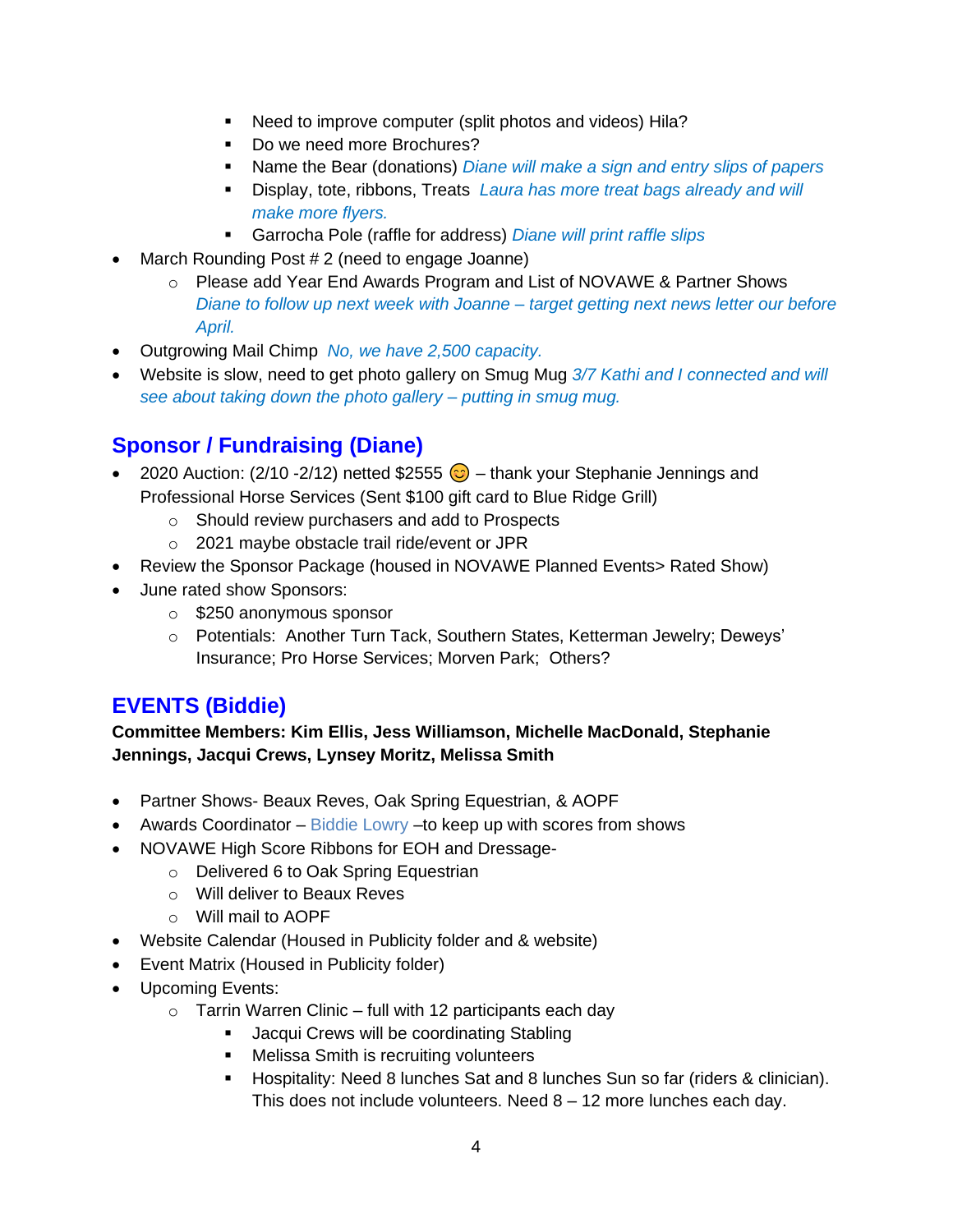- Dinner Sat night with Tarrin.
- o NOVAWE EOH & Speed Schooling Show 4-25-20
	- **Melissa Smith is recruiting volunteers**
	- Ribbons ordered.
	- Sign up Status: We have 13 L1 riders, 5 L2 riders, and 3 L3 riders. With only Open Riders, plan on having all divisions as "Open" and will have two divisions of L1. There is room for 7 more riders.
	- Propose purchase of Adding Machine Calculator
- o WE Playdays at Jennings Performance Horses
	- **EXEC** Starts March 18 with 4 more dates planned
	- NOVAWE gets \$10/rider
	- Melissa will get 2 volunteers for each event.
- $\circ$  Magnolia Equestrian advertising Playdays Biddie will follow-up to see if they are co-hosting with us. Diane will add events to our calendar as organizer, Michelle von Schmidt-Pauli is a member.
- $\circ$  May 24<sup>th</sup> NOVAWE event- propose canceling -- AGREE TO CANCEL TOO MUCH TO DO – Diane will take off calendar
- $\circ$  NOVAWE Rated Show- June 6-7
	- $\circ$  Propose getting WE United License. Cost \$2/entrant starter fee & add WE United as additional insured entity. Biddie will check with Tarrin Warren and then follow up with WE United.
	- o Kim Ellis volunteer coordinator
	- o Nancy Wilochka Show Program *Diane to follow-up with Nancy*

#### **VOLUNTEER COMMITTEE (Laura and/or Biddie)**

- Volunteer Matrix (Housed Volunteers folder)
- Melissa Smith is Volunteer Coordinator for NOVAWE for 2020.

#### **YOUTH COMMITTEE (Adair)**

**No Report**

## **LOGO WEAR (Laura)**

• MRK Designs created a NOVAWE Logo shop for our website—live date February 1. As of yesterday, not many orders.—Blast email as a reminder. Diane and everyone do some promotion of our own clothes/stuff.